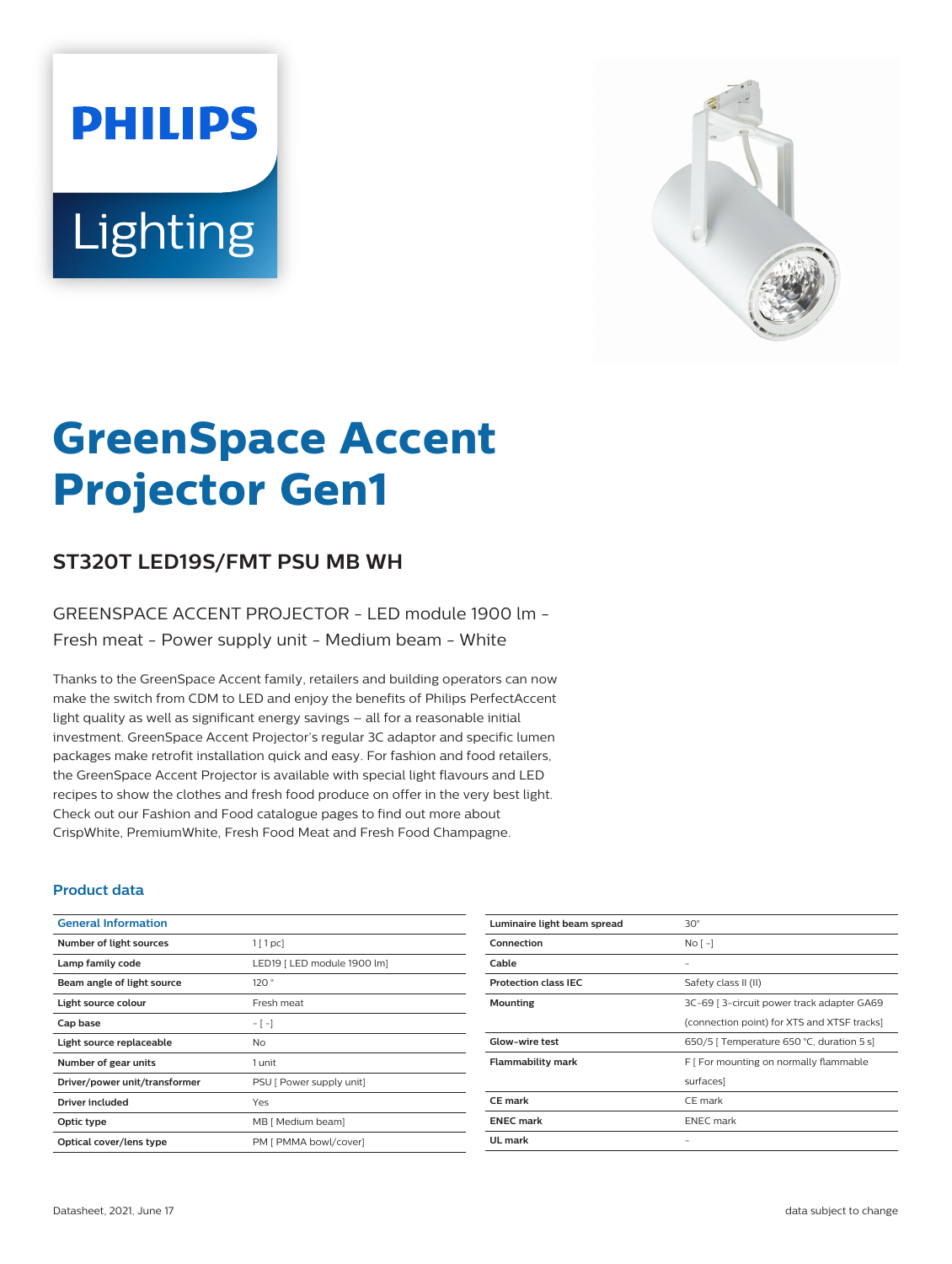# **GreenSpace Accent Projector Gen1**

| <b>Warranty period</b>               | 5 years                                         |
|--------------------------------------|-------------------------------------------------|
| <b>Remarks</b>                       | *- According to the Lighting Europe guidance    |
|                                      | paper 'Evaluating performance of LED based      |
|                                      | luminaires - January 2018': statistically there |
|                                      | is no relevant difference in lumen              |
|                                      | maintenance between the B50 and, for            |
|                                      | example, the B10. Therefore, the median         |
|                                      | useful life (B50) value also represents the B10 |
|                                      | value.                                          |
| Constant light output                | <b>No</b>                                       |
| Number of products on MCB (16 A type | 50                                              |
| B)                                   |                                                 |
| <b>EU RoHS compliant</b>             | Yes                                             |
| <b>Product family code</b>           | ST320T [ GREENSPACE ACCENT                      |
|                                      | <b>PROJECTORI</b>                               |
| Unified glare rating CEN             | Not applicable                                  |
|                                      |                                                 |
| <b>Operating and Electrical</b>      |                                                 |
| <b>Input Voltage</b>                 | 220 to 240 V                                    |
| Input frequency                      | 50 to 60 Hz                                     |
| Average CLO power consumption        | $-W$                                            |
| Inrush current                       | 12.8 A                                          |
| Inrush time                          | 208 ms                                          |
| Power factor (min.)                  | 0.9                                             |
|                                      |                                                 |
| <b>Controls and Dimming</b>          |                                                 |
| <b>Dimmable</b>                      | <b>No</b>                                       |
|                                      |                                                 |
| <b>Mechanical and Housing</b>        |                                                 |
| <b>Housing material</b>              | Aluminum                                        |
| <b>Reflector material</b>            | Polycarbonate aluminum coated                   |
| Optic material                       | Polycarbonate                                   |
| Optical cover/lens material          | Polymethyl methacrylate                         |
| <b>Fixation material</b>             | Polyamide                                       |
| Optical cover/lens finish            | Clear                                           |
| Overall length                       | 182 mm                                          |
| Overall width                        | 114 mm                                          |
| <b>Overall height</b>                | 193 mm                                          |
| Colour                               | White                                           |
|                                      |                                                 |

| Dimensions (height x width x depth)          | 193 x 114 x 182 mm (7.6 x 4.5 x 7.2 in) |  |
|----------------------------------------------|-----------------------------------------|--|
|                                              |                                         |  |
| <b>Approval and Application</b>              |                                         |  |
| Ingress protection code                      | IP20 [ Finger-protected]                |  |
| Mech. impact protection code                 | IK02 [ 0.2 J standard]                  |  |
|                                              |                                         |  |
| <b>Initial Performance (IEC Compliant)</b>   |                                         |  |
| Initial luminous flux (system flux)          | 1900 lm                                 |  |
| Luminous flux tolerance                      | $+/-10%$                                |  |
| Initial LED luminaire efficacy               | 86 lm/W                                 |  |
| Init. Corr. Colour Temperature               | 3000 K                                  |  |
| Init. Colour rendering index                 | ≥85                                     |  |
| Initial chromaticity                         | (0.40, 0.33) SDCM<3                     |  |
| Initial input power                          | 22 W                                    |  |
| Power consumption tolerance                  | $+/-10%$                                |  |
|                                              |                                         |  |
| <b>Over Time Performance (IEC Compliant)</b> |                                         |  |
| Control gear failure rate at median          | 5%                                      |  |
| useful life 50,000 h                         |                                         |  |
| Lumen maintenance at median useful           | <b>L80</b>                              |  |
| life* 50,000 h                               |                                         |  |
|                                              |                                         |  |
| <b>Application Conditions</b>                |                                         |  |
| Ambient temperature range                    | +10 to +40 °C                           |  |
| Performance ambient temperature Tq           | 25 °C                                   |  |
| Suitable for random switching                | No                                      |  |
|                                              |                                         |  |
| <b>Product Data</b>                          |                                         |  |
| Full product code                            | 871869916648900                         |  |
| Order product name                           | ST320T LED19S/FMT PSU MB WH             |  |
| EAN/UPC - product                            | 8718699166489                           |  |
| Order code                                   | 16648900                                |  |
| SAP numerator - quantity per pack            | 1                                       |  |
| Numerator - packs per outer box              | 1                                       |  |
| <b>SAP material</b>                          | 910500459366                            |  |
| SAP net weight (piece)                       | 0.980 kg                                |  |

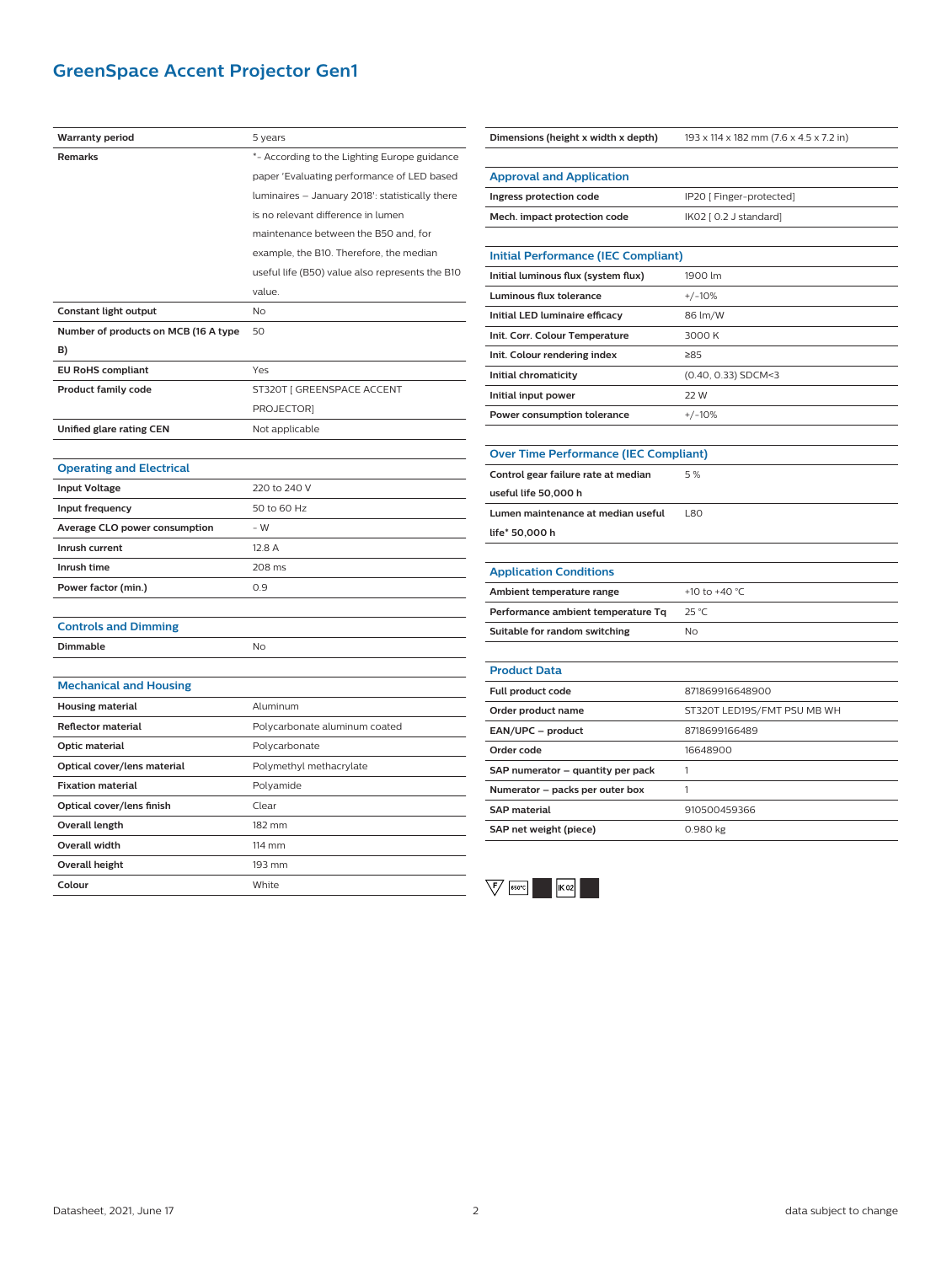# **GreenSpace Accent Projector Gen1**

#### **Dimensional drawing**



GreenSpace Accent ST315T-ST330T

#### Photometric data



#### OFPC1\_ST320T1xLED19SFMTMBLIN



IFAS1\_ST320T1xLED19SFMTMB



#### IFPC1\_ST320T1xLED19SFMTMB



IFAS1\_ST320T1xLED19SFMTMBLIN